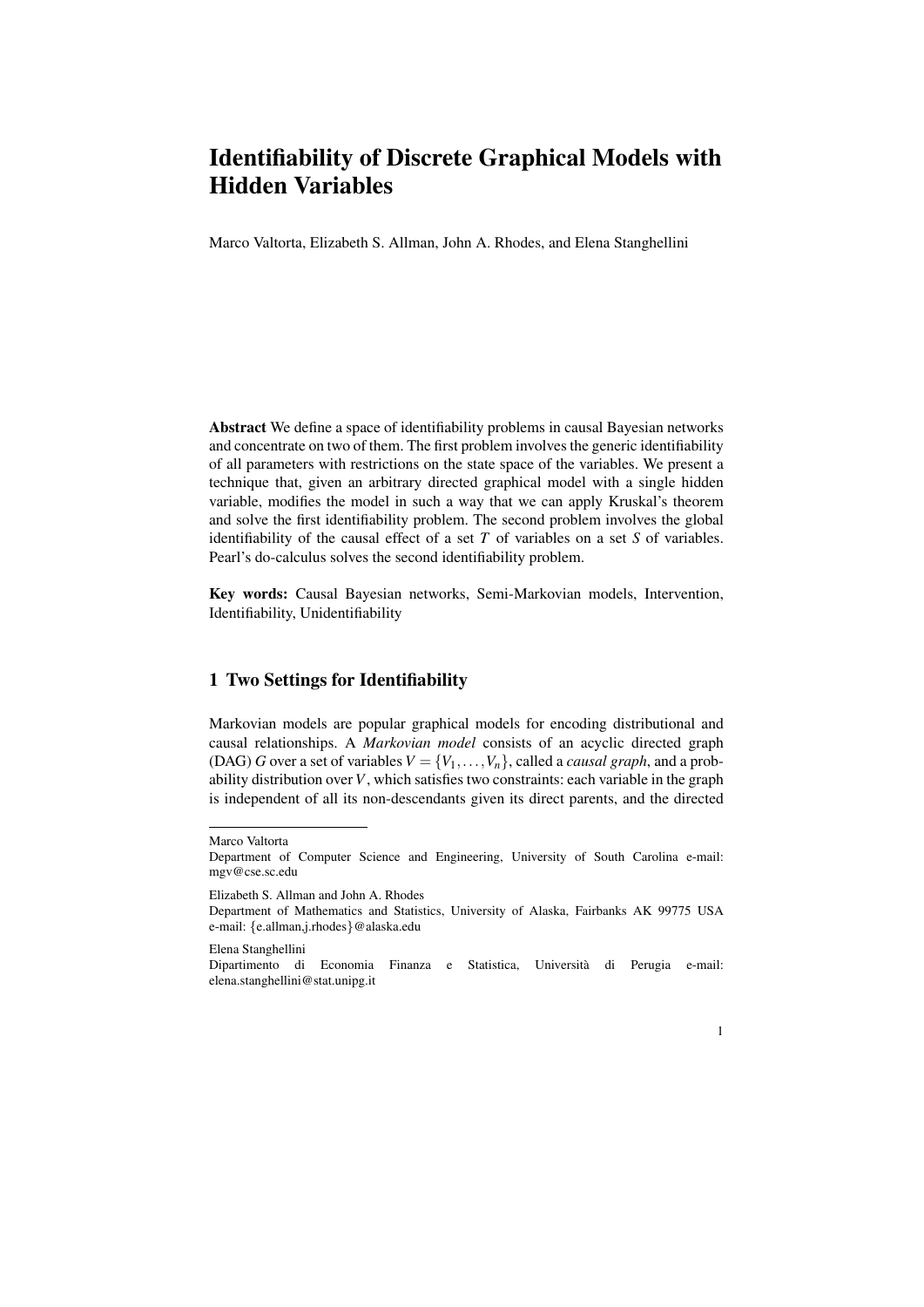edges in *G* represent direct causal influences. A Markovian model for which only the first constraint holds is called a *Bayesian network*. This explains why Markovian models are also called *causal Bayesian networks*.

The *chain rule for Bayesian networks* states that the joint probability function  $P(v) = P(v_1, \ldots, v_n)$  can be factorized as

$$
P(v) = \prod_{V_i \in V} P(v_i | pa(V_i))
$$
\n(1)

The simplest kind of *intervention* [4] is fixing a subset of *V*, *T*, to some constants *t*, denoted by  $do(T = t)$  or just  $do(t)$ , and then the post-intervention distribution  $P_T(V)(T = t, V = v) = P_t(v)$  is compatible with the *excision semantics* and given by:

$$
P_t(v) = \begin{cases} \prod_{V_i \in V \setminus T} P(v_i | pa(V_i)) & \text{consistent with } t \\ 0 & \text{v inconsistent with } t \end{cases} \tag{2}
$$

Let *N* and *U* stand for the sets of observable (observed) and unobservable (hidden) variables in graph *G*, i.e., *N* and *U* partition *V*. The observed probability distribution is:

$$
P(n) = \sum_{U} \prod_{V_i \in N} P(v_i | pa(V_i)) \prod_{V_j \in U} P(v_j | pa(V_j))
$$
\n(3)

One can define a space of identifiability problems based on equation (3). We concentrate on three dimensions of this space: identifiability of all parameters or only some of them, identifiability of parameters in their whole range (*global* identifiability) or with the exception of some subspace of measure zero (*generic* identifiability), and identifiability with restrictions on the cardinality of the state space of variables or without them. We call *identifiability 1* the generic identifiability of all the probabilities in (3) with appropriate bounds on the state spaces of variables, and *identifiability 2* the global identifiability with no bounds on the state space of variables of the *causal effect*  $P_t(s)$ , given by:

$$
P_t(s) = \begin{cases} \sum_{V_l \in (N \setminus S) \setminus T} \sum_U \prod_{V_i \in N \setminus T} P(v_i | pa(V_i)) \times \\ \prod_{V_j \in U} P(v_j | pa(V_j)) & s \text{ consistent with } t \\ 0 & s \text{ inconsistent with } t \end{cases}
$$
(4)

#### 2 Kruskal Theorem and Its Use to Solve Identifiability 1

Kruskal's theorem applies to a simple latent class model, in which three observed variables are independent when conditioned on a single hidden one. We outline a technique that, given an arbitrary directed graphical model with a single hidden variables, modifies the model in such a way that we can apply Kruskal's theorem. The technique, which we have been developing and generalizes the one in [1], is based on the following operations: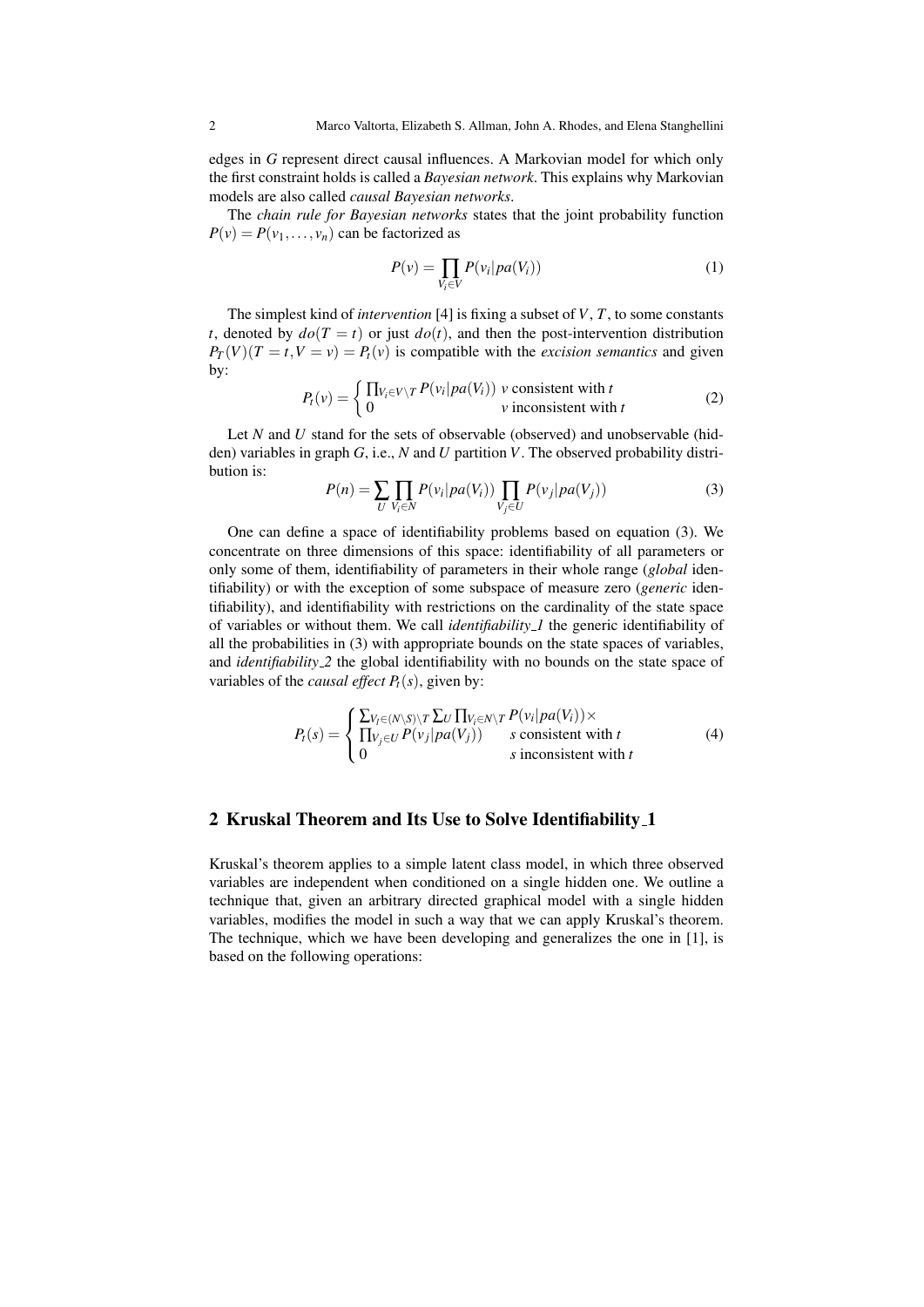Identifiability of Discrete Graphical Models with Hidden Variables 3

- *•* Clump several variables (all hidden or all observed) into a single one, with larger state space.
- *•* Condition on the state of an observed variable.
- *•* Marginalize over an observed variable (making it hidden).

Each of these can be done multiple times, and in combination with one another. The goal in applying these modifications is always to produce a model to which Kruskal's theorem applies, so one needs to use them so that:

- At least 3 observed variables remain, which are independent when conditioned on the hidden variable.
- The resulting hidden state spaces are "not too large" relative to observed ones. (Letting  $a, b, c$ , and  $q$  be the sizes of the state spaces of the observed and hidden variables, in order, then  $min(a,q) + min(b,q) + min(c,q) \geq 2q + 2.$
- Parameters for the resulting model are easily related to those of the original one.

It is easy to show by a counting argument that all Bayesian networks of four nodes in which there is at least one edge between children of the hidden variable are not identifiable. An example of such a network is in Figure 1(a).

The causal Bayesian network of Figure 1(b) is identifiable by conditioning on variable 2, applying Kruskal's theorem on the resulting network of three observed nodes and inverting the resulting conditional probability tables.

## 3 Using the Do-calculus to Solve Identifiability 2

The do-calculus consists of three rules that allow the replacement of interventions with observations in modified graphs [4]. Let *X*, *Y*, *Z* be arbitrary disjoint sets of nodes in a causal graph *G*. We denote by  $G_{\overline{X}}$  the graph obtained by deleting from  $G$ all edges pointing to nodes in  $X$  and by  $G_X$  the graph obtained by deleting from  $G$ all edges emerging from nodes in *X*. To represent the deletion of both incoming and outgoing edges, we use the notation  $G_{\overline{X}Z}$ .



Fig. 1 The causal Bayesian network (whose graph is) (a) is not identifiable 1, but the causal effect  $P_t(s)$  is identifiable 2. The causal Bayesian network (b) is identifiable 1, but  $P_t(s)$  is not identifiable 2.